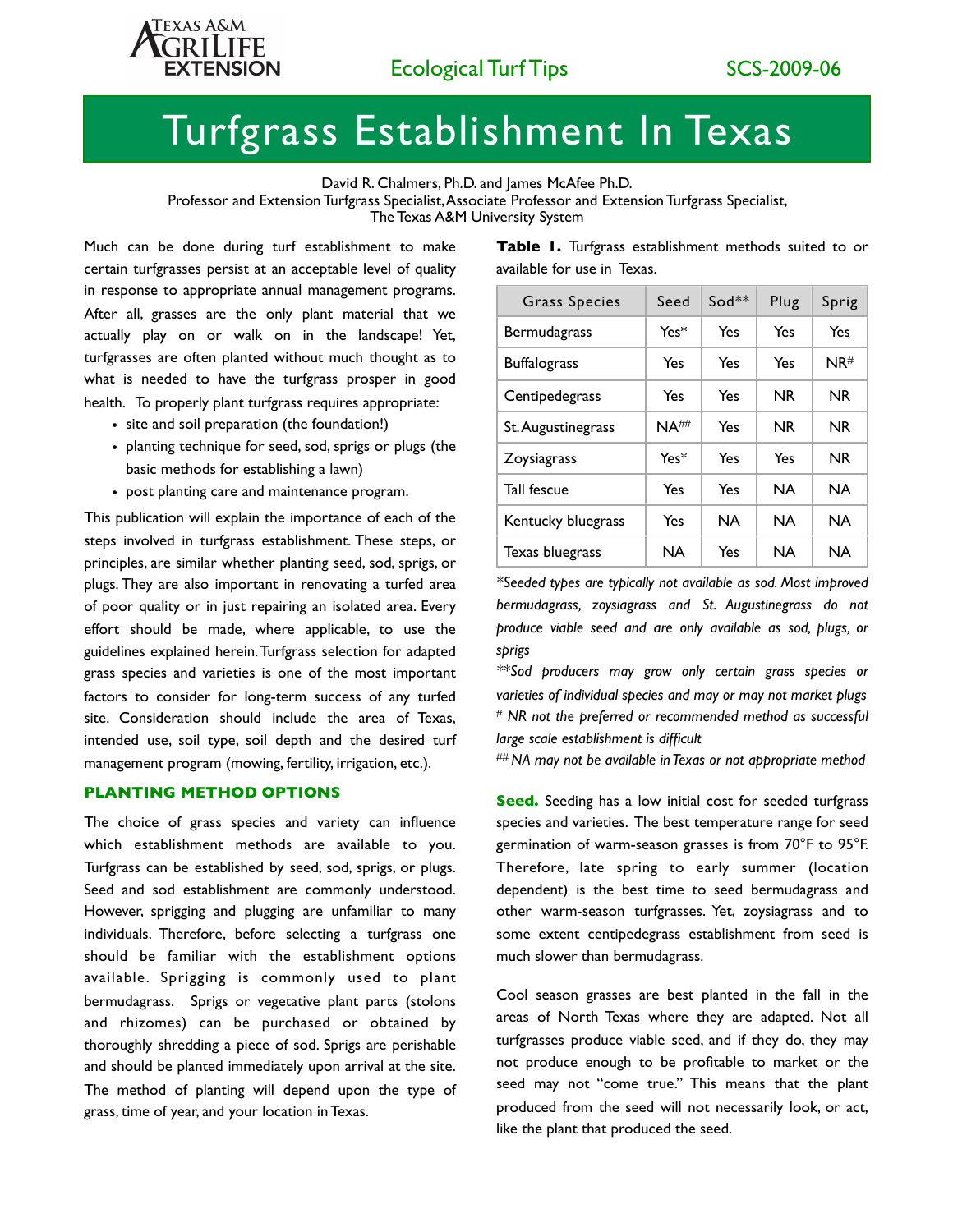Seed quality can be evaluated by reading the seed test information that is required on every seed container. The seed test date should be current, within one year of purchase. Germination and purity should be as high as possible with a low weed and inert matter content. Buying certified seed insures that the variety stated to be in the package is indeed the variety in the package being purchased.

*Information on the Seed Label*. Grass seed for lawns should have a high percent germination and purity. Information on germination and purity is required by state law to be on all seed containers. Low-priced seed is often the most costly because it may have a low percent germination and purity. Thought should be given to purchasing seed on the basis of percent "Pure Live Seed," which is the product of the percent purity and the percent germination. For example, bermudagrass seed with 85 percent germination and 98 percent purity contains 83 percent "pure live seed" (0.85 times  $0.98 = 0.83$ ). In contrast, bermudagrass with only 80 percent germination and 85 percent purity contains only 68 percent "pure live seed." Seed should be stored in a cool and dry place to maintain viability. By law the seed germination is only good for 1 year after testing. Make sure that the date of purchase is before the "sell by" date on the label.

| Lot # BR549-98-0254 Very Good Grass Blend                                   |          |                  |  |  |  |
|-----------------------------------------------------------------------------|----------|------------------|--|--|--|
| Kind                                                                        | % purity | % germination    |  |  |  |
| <b>Golly Bermudagrass</b>                                                   | 49       | 85               |  |  |  |
| <b>BeGood Bermudagrass</b>                                                  | 24.5     | 85               |  |  |  |
| Forever Bermudagrass                                                        | 24.5     | 85               |  |  |  |
| % Crop Seed                                                                 | 0.8      |                  |  |  |  |
| % Inert matter                                                              | IJ       |                  |  |  |  |
| % Weed seed                                                                 | 0.1      | no noxious weeds |  |  |  |
| Origin: AZ tested 6/09 sell by 6/10<br>Jane Doe Seed Company, Somewhere USA |          |                  |  |  |  |

Figure 1. A sample of information on a grass seed label

**Sod.** Turfgrasses that spread by rhizomes or stolons can be grown and harvested as sod. Although sod costs more than seeding, sodding may not cost anymore than seeding when the long-term cost of "growing-in" seedling turf is factored in to the total cost. Usually more irrigation,

fertilization, weed control, and time are required to successfully establish turf from seed than from sod. Therefore, sod brings added value over seeding.

## *Sodding Advantages Over Seeding*

- It is the quickest way to establish turfgrass
- Provides immediate soil erosion control
- Eliminates issues with dust and mud
- Minimizes any need for weed control during establishment
- Can be used once the sod has rooted
- Can be planted nearly year round
- Can get the best turfgrass varieties from sod producers
- Can be used for total turf installation or repair of smaller areas

The best time to sod is when the turfgrass is actively growing. This means that the sod will root or knit down as quickly as possible. As with seed, certified sod, if available is the best



Figure 2. Sod pieces stacked on a

way to be sure the buyer is getting the stated variety.

Before ordering or obtaining the sod be sure you are prepared to install it and have adequate irrigation capability. Sod is perishable; it should not remain on the pallet or stack longer than 36 hours (less in hot weather) .

*Ordering Sod.* Sod has traditionally been sold by the square yard. However, the trend is to sell on a per square foot basis. Once the area has been measured for its size in square feet, divide the total square feet by 9 (the number of sq ft in a sq yard) to calculate square yards. This equals  $111$  square yards per  $1000$  ft<sup>2</sup>. There is some waste in installation due to odd shapes and irregular pieces.

**Sprigs.** Some turfgrasses that spread by stolons may be harvested and used to establish new turf. This process is referred to as sprigging, and it is used primarily for establishing hybrid bermudagrasses. Sprigging costs more than seeding but less than sodding. Sprigs are sold by the bushel. A bushel of sprigs is approximately equal to 1 square yard of shredded sod. Turf should be sprigged in the spring to early summer period in order to get as completely established as possible before winter.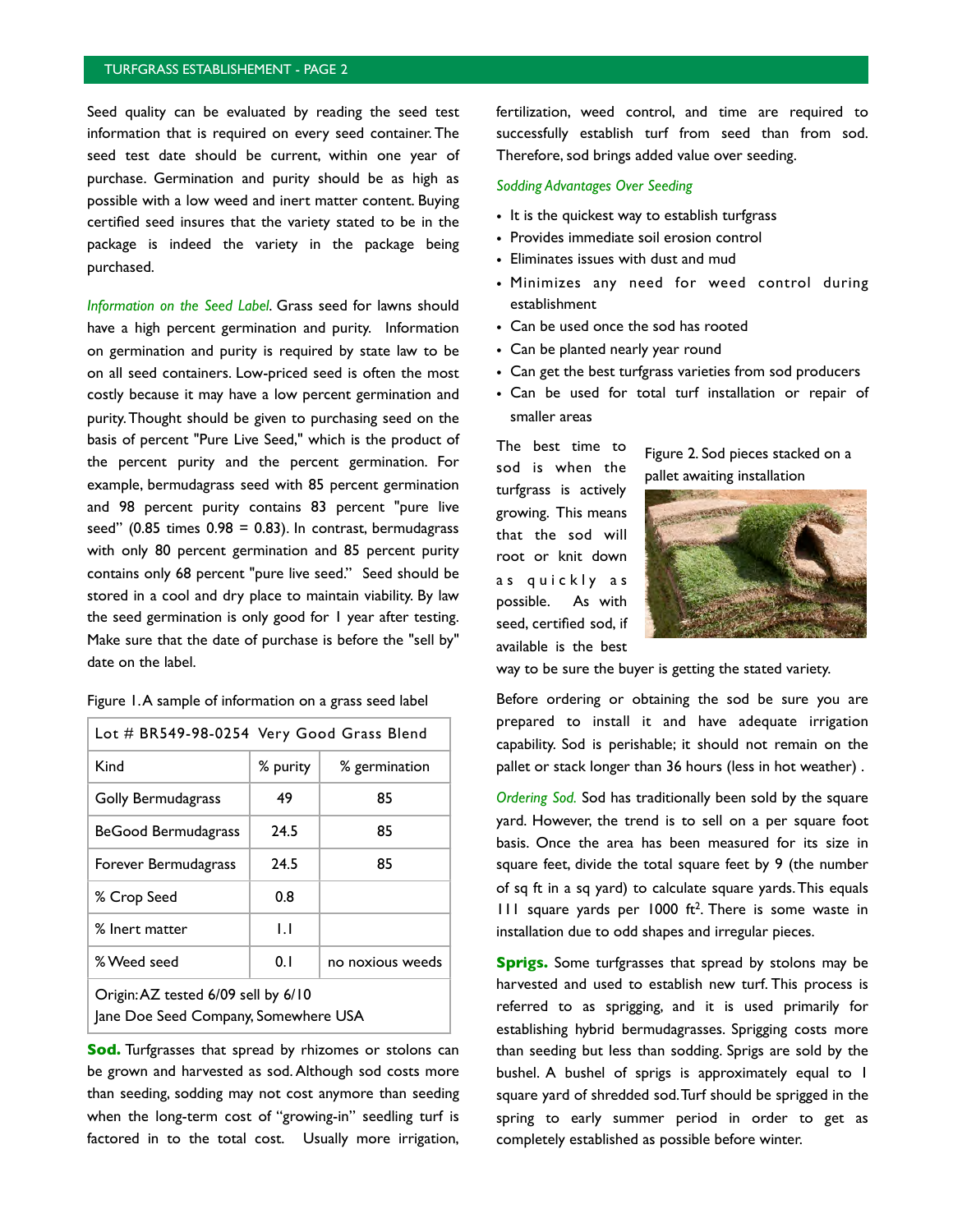Recognize that sprigs are perishable and must be planted as soon as possible after harvest. In addition, sprigging requires that the sprigs be kept moist so they do not dry out. This requires a good irrigation system and diligent irrigation practices. Bermudagrass sprigged at 5 bushels per 1,000 square feet should cover within two months; zoysia may require an entire growing season and for that reason is rarely sprigged. After sprigging, the sprigs may be covered with a thin layer of topsoil or mulch. Since the sprigging is initially sparse, weed control will likely be necessary once the planting is mature enough to tolerate herbicides labeled for this use.

**Plugs.** Relatively small areas can also be established or repaired using plugs of grasses that spread by stolons such as bermudagrass, St. Augustinegrass, centipedegrass, or zoysiagrass. Turf sites may be plugged at any time during the growing season when adequate moisture is available. The proper distance between plugs depends on the rate of growth and on how soon a cover is desired. St. Augustinegrass plugs 2 to 4 inches in diameter planted on 2-foot centers should completely cover within three months if adequately watered and fertilized. Press the plugs firmly into the soil, and roll the planted site to give a smooth surface for mowing.

### **STEPS TO FOLLOW BEFORE PLANTING**

*#1 Target the date of planting and work back to accomplish the following steps.* Turfgrasses are best established under the right growing conditions. There are certain periods of the year when temperature, moisture, and day-length are most favorable for establishing coolseason and warm-season grasses. Cool-season turfgrasses are best seeded in late summer to mid-fall as this provides the greatest chance for success. Warm-season turfgrasses are best seeded from from spring to early summer. Table 2 provides the approximate best establishment dates based on grass species and planting method, including sod, plugs, and sprigs.

#*2 Measure the lawn area.* Measure to determine the total square feet to be planted. Fertilizer nutrients are purchased and applied based upon recommendations given in pounds per 1000 sq. ft. Grass planting stock will need to be ordered based on the size of the area to be planted.

*#3 Soil Test.* Texas soils are often deficient in the major nutrients required for turf. East Texas soils normally are deficient in nitrogen, phosphorus, potassium, and require lime to adjust acid soil pH. Soil testing will determine whether the soil pH and nutrient (phosphorus, potassium, calcium, and magnesium) levels are in a range that favor turf growth. The soil test report will indicate how much fertilizer or lime needs to be applied prior to planting. Lime and fertilizer applications work best when they can be mixed into the upper 4 to 6 inches of the soil. Soil sample boxes and soil analyses are available through your local office of the Texas AgriLife Extension Service. Soil sampling information and testing is also directly available from Texas A&M Soil, Water, and Forage Testing Laboratory [\(http://soiltesting.tamu.edu/](http://soiltesting.tamu.edu)). Allow 2 to 4 weeks to get the results from the soil testing lab.

*#4 Control perennial weeds* **.** Weeds are opportunistic, quick to germinate, and grow in the absence of turf competition. Perennial grassy and broadleaf weeds are best controlled when they are actively growing, by applying a non-selective systemic herbicide prior to tilling the soil. This eliminates their competition with new grass plants as well as to enhance the quality of the new lawn.

If left uncontrolled, weeds detract from the appearance of the lawn and cannot be selectively removed with herbicides after the turf is established. This may be more difficult in late spring plantings since weather is not as favorable prior to planting to obtain good control on some perennial weeds (e.g., bermudagrass, dallisgrass, nutsedge). Two applications 4 to 8 weeks apart may be necessary to control perennial grassy weeds. The most popular choice for non-selective pre-plant weed control has been various formulations of glyphosate, such as Roundup. Glyphosate has no soil residual and planting can follow in seven days. Grasses vary in their ability to tolerate selective herbicides applied in a new seeding, sprigging, or plugging.

In addition, herbicides that are labeled for use in these types of new plantings are often more tolerated as the stand has been allowed to mature before their application, often after the second or third mowing. Always read the label prior to using any herbicide.

*#5 Grass selection***.** Grass species or varieties differ as to their commercial availability as seed, sod, sprigs, or plugs. Availability varies by region for vegetative material (sod, sprigs, plugs). Specific grass seed varieties may be hard to locate since garden centers typically only carry a few varieties of each species. Refer to publication SCS-2009 05, "Turfgrass Selection" to select grasses best suited for your area - available from the following website: [http://soilcrop.tamu.edu/publications.html.](http://soilcrop.tamu.edu/publications.html)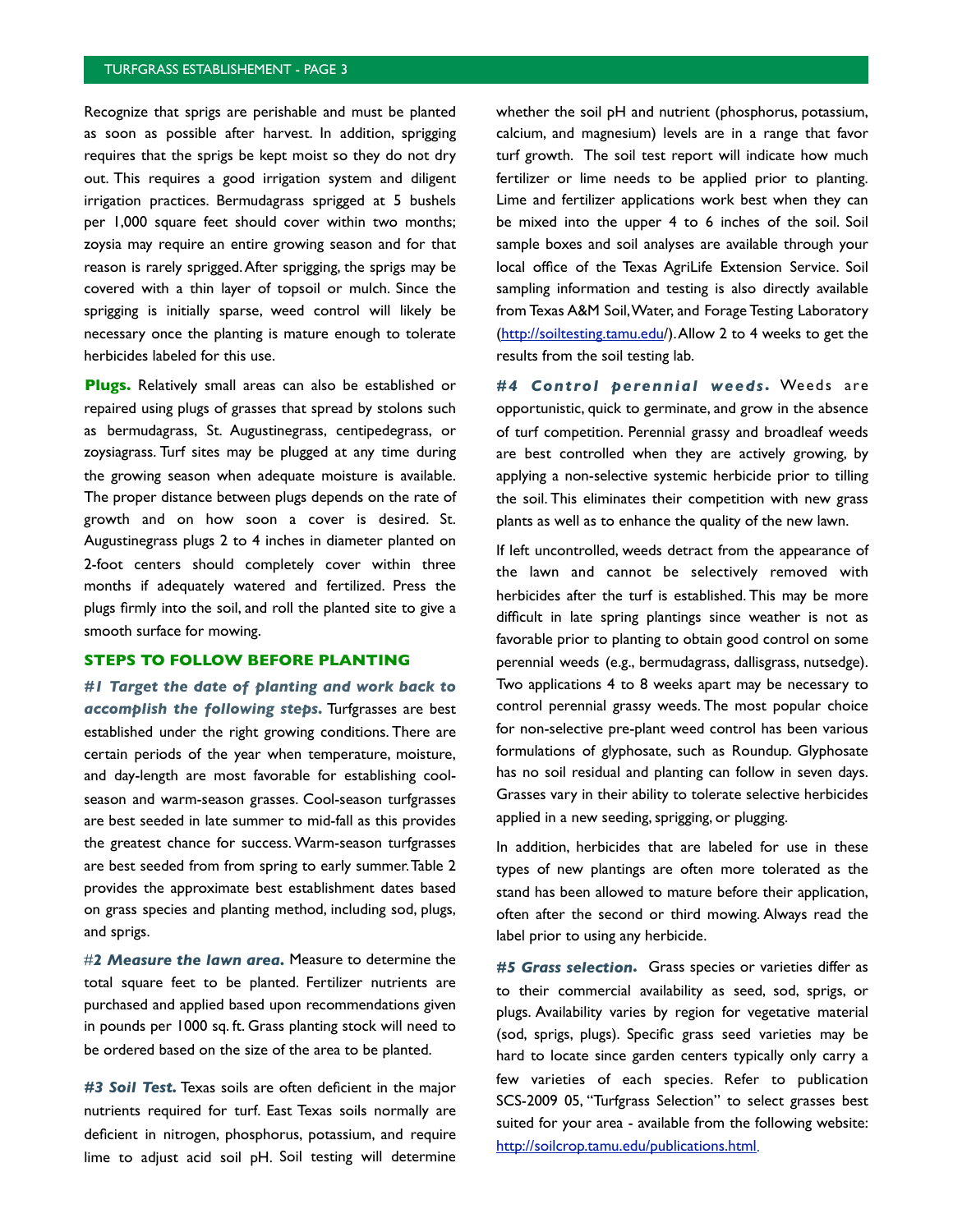| Grass Species         | Established<br>From                        | Method of Planting                                                          | Quantity per 1000 sq. ft.                                                               | <b>Best Planting</b><br>Season                                          |  |
|-----------------------|--------------------------------------------|-----------------------------------------------------------------------------|-----------------------------------------------------------------------------------------|-------------------------------------------------------------------------|--|
| Bermudagrass          | Seed                                       | <b>Broadcast</b>                                                            | $1/2$ to $1$ lb                                                                         | Seed & sprigs:                                                          |  |
|                       | <b>Sprigs</b>                              | Broadcast or sprig 6" apart in<br>5 to 10 bushels of sprigs<br>12-inch rows |                                                                                         | spring and early<br>summer; Sod any<br>time of year - best              |  |
|                       | Sod                                        | Solid planting staggered in a<br>brick like pattern                         | Same amount in square feet<br>as area to be sodded                                      | during Spring and<br>late summer & fall                                 |  |
| St. Augustinegrass    | Sod                                        | Solid planting staggered in a<br>brick-like pattern                         | Same amount in square feet<br>as area to be sodded                                      | Sod: same as above;<br>Plugs: spring and<br>early summer                |  |
|                       | 2-inch plugs<br>cut from sod<br>or stolons | 2-inch sod plugs on 12-inch<br>centers, stolons on 12-inch<br>centers       | Cut sod pieces from 30 sq.<br>ft. of quality sod, stolons<br>from 3 to 6 sq. ft. of sod |                                                                         |  |
| Centipedegrass        | Seed                                       | <b>Broadcast</b>                                                            | $1/2$ to $1$ lb                                                                         | Seed: spring and late<br>summer to early<br>fall; Sod: same as<br>above |  |
|                       | Sod                                        | Solid planting staggered in a<br>brick-like pattern                         | Same amount in square feet<br>as area to be sodded                                      |                                                                         |  |
| Zoysiagrass           | Seed                                       | <b>Broadcast</b>                                                            | $  \,   \,  $                                                                           | Seed: spring and                                                        |  |
|                       | Sod                                        | Solid planting staggered in a<br>brick-like pattern                         | Same amount in square feet<br>as area to be sodded                                      | early summer; Sod:<br>same as above                                     |  |
| <b>Buffalograss</b>   | Seed                                       | <b>Broadcast</b>                                                            | 2 to 3 lbs                                                                              | Seed: spring; Plugs                                                     |  |
|                       | Plugs                                      | 2-inch sod plugs on 12-inch<br>centers                                      | Cut sod pieces from 30<br>sq.ft. of quality sod                                         | spring and early<br>summer; Sod: same<br>as above                       |  |
|                       | Sod                                        | Solid planting staggered in a<br>brick-like pattern                         | Same amount in square feet<br>as area to be sodded                                      |                                                                         |  |
| Tall fescue           | Seed                                       | <b>Broadcast</b>                                                            | $6$ to $8$ lbs                                                                          | Sept. - November                                                        |  |
|                       | Sod                                        | Solid planting staggered in a<br>brick-like pattern                         | Same amount in square feet<br>as area to be sodded                                      | Sept. - April                                                           |  |
| Kentucky<br>bluegrass | Seed                                       | <b>Broadcast</b>                                                            | 1.5 to 2 lbs                                                                            | Sept. - November                                                        |  |
|                       | Sod                                        | Solid planting staggered in a<br>brick-like pattern                         | Same amount in square feet<br>as area to be sodded                                      | Sept. - April                                                           |  |
| Ryegrass              | Seed                                       | <b>Broadcast</b>                                                            | 6 to 8 lbs<br>Sept. - November                                                          |                                                                         |  |

|  |  |  |  |  |  | Table 2. Types of planting material, methods rates, and recommended season of planting |  |  |
|--|--|--|--|--|--|----------------------------------------------------------------------------------------|--|--|
|--|--|--|--|--|--|----------------------------------------------------------------------------------------|--|--|

*#6 Initial Soil preparation & grading.* Turfgrasses are typically healthier, use less water, and tolerate environmental stress if they are are grown in a relatively deep non-compacted soil. A soil depth of 10 to 12 inches is preferred. Yet, in many parts of Texas good topsoil is a scarce commodity. Therefore, the soil may need to be worked to be able to grow turf and ornamentals. Grade

the seedbed to provide surface drainage away from the house, walks, and driveways. A fall of 6 inches for every 40 to 50 surface feet is adequate for drainage, provided no pockets or depressions exist. Take care to not direct excessive water to neighboring properties. In some cases, subsurface drainage systems may be needed to remove excess water from poorly drained sites.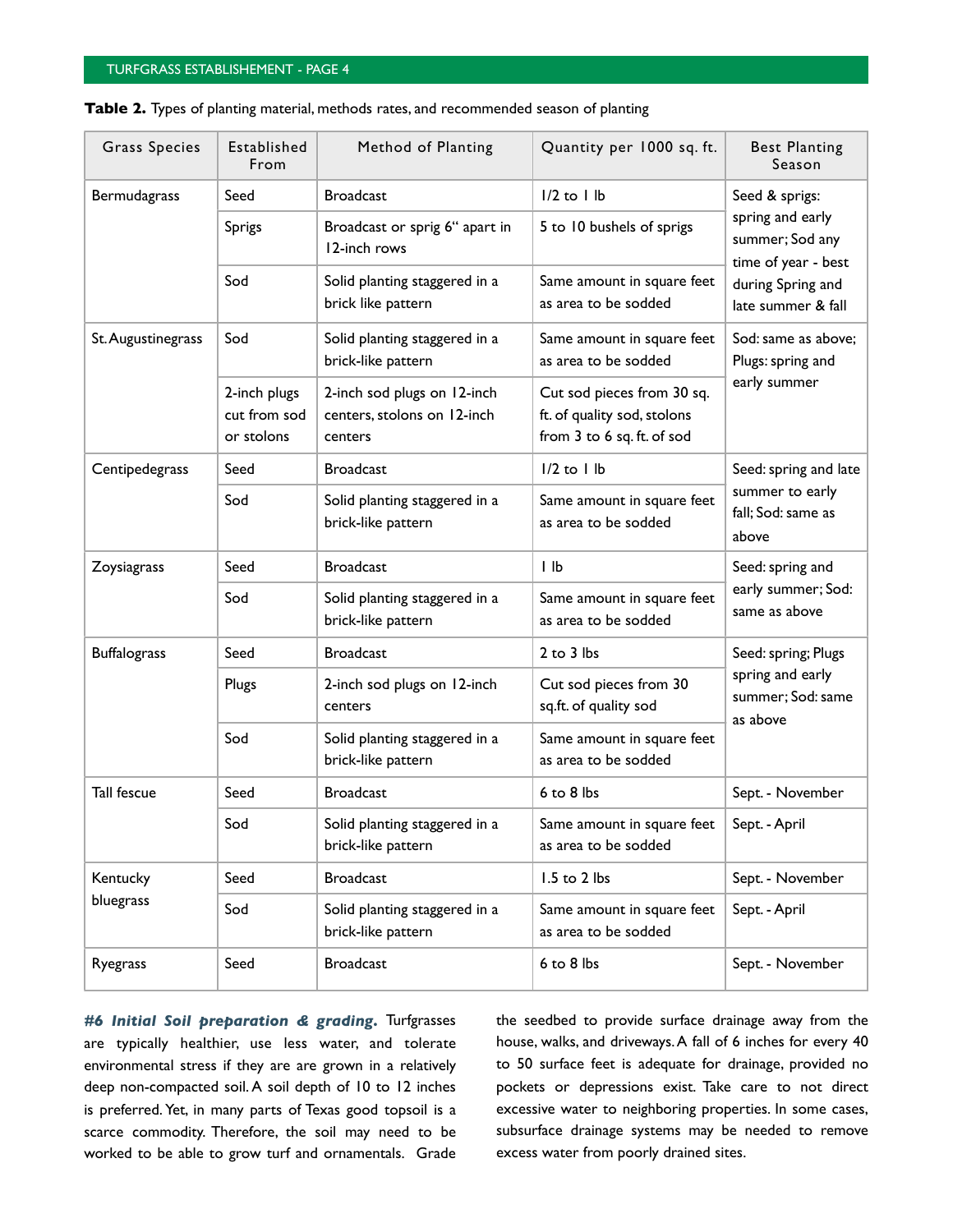If significant grading is required, stockpile the topsoil to the side while grading the sub-grade, then redistribute topsoil evenly over the sub-grade. Remove all debris, such as stones, tree stumps, and construction debris. Any need for soil grading and tillage will vary.

Five reasons for tilling the soil before planting include:

- *1.* Reduce compaction and improve rooting.
- *2.* Incorporate materials to adjust soil pH.
- *3.* Incorporate phosphorus fertilizers if recommended by soil test.
- *4.* To incorporate soil amendments (normally organic matter) to improve the soil structure.
- *5.* To improve surface grade/drainage poorly drained sites stay wet and result in poor growth.

Avoid compacted soil layers. If soil layers are compacted, as is commonly the case in new home construction, make every effort to deeply scarify or chisel plow so this does not become a permanent barrier to water flow and root penetration. This type of tillage takes time and the right equipment to do well. Such corrective tillage on compacted soils is typically not done. Instead compacted soils are commonly covered up with a small amount of surface tillage or a shallow sand layer. Much can be done to improve water holding capacity, turf and landscape ornamental plant health, and water conservation over the life of the turf if soil is better prepared when landscapes are established!

If a considerable part of the lawn needs soil to be added to make the desirable surface grade, use a loam or sandy loam soil. Repeated wetting of filled sites will help settle the loosened soil.

Avoid terraces, if possible, because of the difficulty of establishing and maintaining grass on steep slopes. If a lot slopes steeply, build retaining walls rather than terraces. When trees are to remain in the landscape, grade the soil gradually and carefully away from the trunk. If a soil is used to fill the area more than 2 or 3 inches above the existing surface around trees, build a retaining wall with drainage to prevent covering tree roots. The wall should be constructed at least 4 to 6 feet from the trunk. Walks and driveways should be flush with the final soil grade before planting.

Soil additives (i.e., organic matter from compost), if used, are best incorporated (tilled in) prior to the final grading of the topsoil. Do not till the soil when wet, as this will compact the soil and destroy soil structure. It may or may not be necessary to modify the character of the soil to provide a good rooting zone for the health and persistence of the turf. A sandy loam soil with favorable levels of organic matter is considered most satisfactory for turf. If the original surface soil is heavy clay, it may be impractical to amend the soil. Proper tillage of heavy clay soils can improve establishment success.

Organic matter sources to use to amend soils include composts, well-decomposed sawdust (hardwood), or similar material. Organic matter should be thoroughly mixed in the top 4 to 6 inches of the seedbed. This mixing can be done using cultivation operations such as rotary tilling. The area should be graded properly to provide surface drainage. It is very important to grade the landscape so that the turf areas slope away from all buildings to prevent standing water around buildings following excess rainfall. Rolling the soil to firm the surface helps identify low areas in the lawn that can trap water from irrigation and rain. Areas that tend to hold water stay wet too long, thus making it difficult to maintain a quality stand of turfgrass. After working the soil, it is a good practice to irrigate the soil to encourage any soil settling, again to identify and re-grade low areas prior to planting.

*#7 Irrigation system.* Install any in-ground irrigation system following the grading and before the final grading. Soil disturbed by trenching will then have time to settle with repeated irrigation. Be certain to use qualified and licensed irrigation designers and installers. Irrigation heads should be at the same level of the final grade when seeding and elevated up to 1/2 to 3/4 inch if sodding.

*#8 Pre-plant fertilizer.* Some fertilizer nutrients and lime (more an issue in East Texas) are best tilled 4 to 6 inches into the soil prior to planting. This is easier to accomplish on sandier soils than on heavy clay soils. Starter-type fertilizers typically have higher amounts of phosphorus compared to nitrogen and potassium and their N-P2O5-K2O nutrient analyses approaches a 1:2:1 ratio. Soil test submission forms ask for the type of grass to be planted and the returned soil test reports will suggest the types and rates of fertilizers needed for a successful establishment.

Soil testing also picks up soil conditions unique to any particular site. Most turfgrasses prefer soil pH in the range of 6.0 to 7.0. Centipedegrass is one exception as it prefers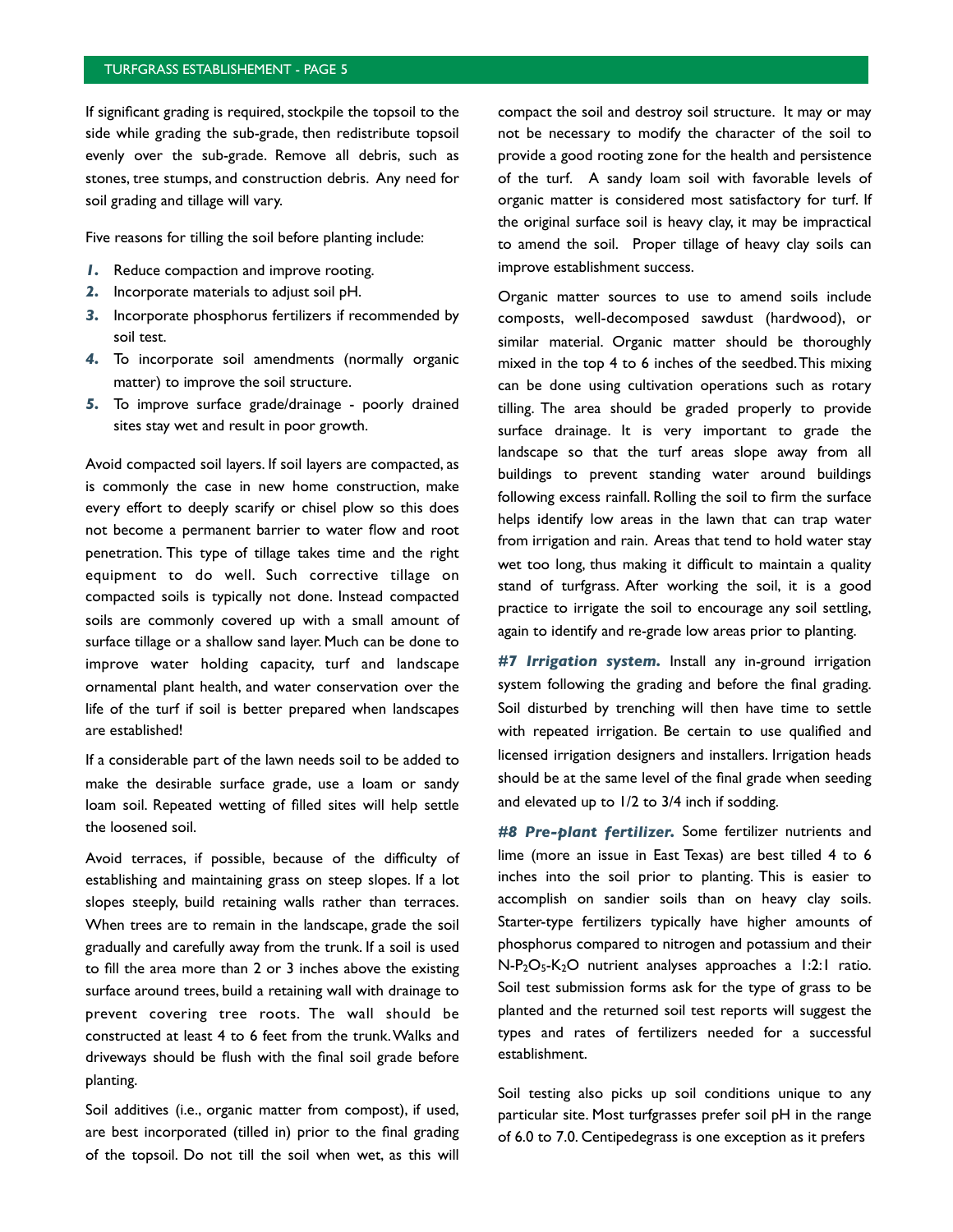# TURFGRASS ESTABLISHEMENT - PAGE 6

moderately acidic soils (pH of 5.0 to 5.5). The soils in East Texas have tendency toward acidic pH and would need liming to properly adjust the pH for centipedegrass or for other grasses that prefer pH near neutral. Only soil tests are able to determine lime requirements. In Texas, much of the soil pH is above 7. While sulfur can be used to lower pH, the amount of sulfur and the effort required makes it impractical to do so.

Most turfgrasses can benefit from starter type fertilizers at planting that are high in phosphorus. In the absence of a soil test report apply 1 lb of nitrogen, 1 1/2 lbs of phosphate, and 1 lb of potash per 1000 sq. ft. This should be mixed into the top 4 to 6 inches of soil.

*#9 Working the soil before the final grade.* If tilled, the area should be irrigated repeatedly (3 to 6 times) to allow the soil to settle. This will identify low spots that can then be regraded to re-establish the surface grade before planting.

*#10 Final soil preparation.* If planting with seed, sod, or plugs, the soil should be rolled to firm the soil surface and then lightly raked to leave a corrugated soil surface.

If the site is to be sprigged, the soil surface need not be firmed. In this case, the goal is to leave the soil surface slightly loosened in the upper 1 to 2 inches. This allows the sprigs to be set into the soil and favors root initiation, which enhances sprig establishment. Make certain final soil preparation is done prior to ordering sod, sprigs, or plugs. These materials are perishable and should be planted as soon as they arrive on site.

## **PLANTING: TIPS BY METHOD**

Be familiar with equipment needed to plant seed, sod, sprigs, or plugs. If planting is contracted out, be certain to check the extent of services and grass species/variety in specification of work. See Table 2 for planting information.

**Seeding***.* Although seed can be sown by hand, it is better to use small seed distributors. Divide seed required for a specific area into two equal parts, one to be broadcast as you walk back and forth in a one direction, the second to be sown as you walk at right angles to the first seeding. This method provides uniform distribution of seed. After seeding, roll the area with a weighted roller to ensure good seed to soil contact. Water lightly and keep the surface moist for grass seedlings to sprout. The time required to see the green fuzz from seedling growth will vary from 10 to 14 days, depending on climatic conditions and grass variety. Seeded grasses that have a





creeping growth habit (e.g., bermudagrass, or centipedegrass), can be planted on 2 to 4 inch centers and provide a satisfactory stand.

**Sprigging.** Sprigs broadcast over an area provide a quicker and more uniform cover than plugs or sprigs set in rows. Do not cover sprigs too deeply with soil since you must leave part of the sprig (or stolon) above soil level to produce shoots. In repairing smaller areas, or where sprigs do not get set into the soil, sprigs can be covered with a thin layer of topsoil to enhance establishment. Sprigging requires more attention to timely irrigation the first several weeks after planting while roots emerge from the sprigs and and grow deeper into the soil. Bermudagrass is most suited for sprigging and is best sprigged in the spring, though it may be sprigged at any time during the growing season when adequate moisture is available.

**Plugging.** The proper distance between sod plugs depends on grass species and how soon a 100% ground cover is desired. St. Augustinegrass plugs (4-inch diameter or square) planted on 2-foot centers, are able to grow together within 3 months if adequately watered and fertilized. Bermudagrass sprigs broadcast at 3 to 5 bushels per 1,000 square feet should cover within 2 months; zoysia planted by plugs may require an entire growing season, or even two growing seasons to fully establish.

**Sodding.** Prepare the soil completely to a final grade before ordering the sod. The surface should be free of footprints, stones, depressions, and mounds. When sodding a lawn, lay the sod blocks or rolls like bricks on a smooth surface that has been firmed. Sod is perishable and is best installed within 24 to 36 hours of harvest! After the sod is laid, roll or tamp lightly and keep it moist until it is well rooted. Do not overwater! If the terrain is sloping place the sod strips perpendicular to the slope.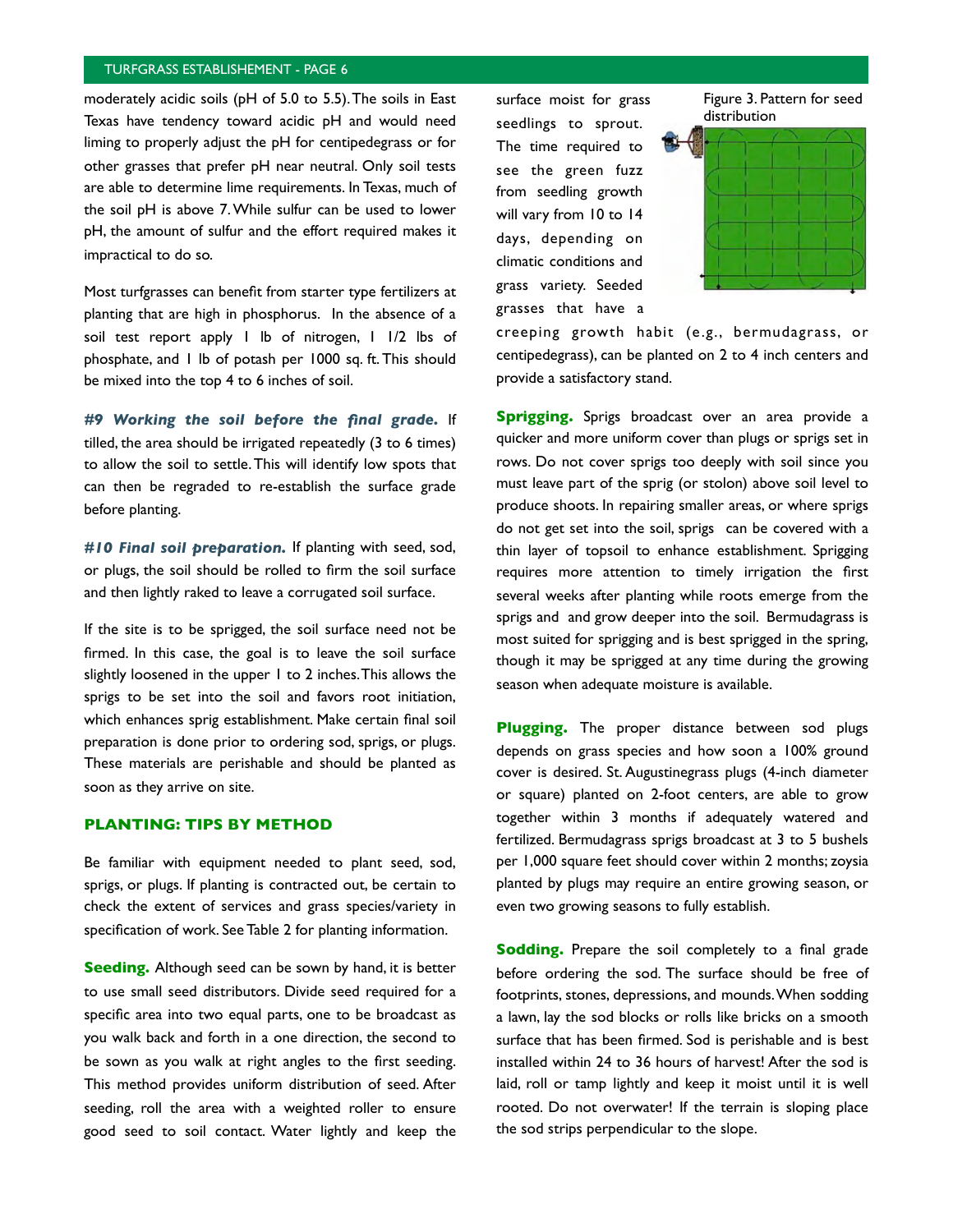# TURFGRASS ESTABLISHEMENT - PAGE 7

Make certain to butt each sod piece up against the others as tightly as possible when laying the sod. If the sod dries soon after transplanting, it will tend to shrink and separate from adjoining pieces, leaving gaps, which provide the opportunity for weeds to invade.

The presence of mildew and distinct yellowing of the grass leaves, as you pull the pieces off the pallet, is evidence of "sod heating" injury. It results when sod is left on the pallet too long. Planting such sod should be avoided.

#### Figure 4. Sod installation



To reduce the need for short pieces when installing sod, it is generally best to establish a straight line lengthwise through the lawn area. The sod can then be laid on either side of the line with the ends staggered as when laying bricks. A sharpened concrete trowel is very handy for cutting pieces, forcing the sod tight and leveling small depressions. Immediately after the sod is laid, it should be rolled and kept moist until the sod is well-rooted into the soil. Newly transplanted sod should be watered immediately to wet the soil below to a 3-inch depth to enhance rooting. During the 2 to 3 week following transplanting, sod should be watered daily to maintain this soil moisture.

#### **AFTER PLANTING "GROW-IN" PRACTICES**

*Mulching.* Mulching is a common practice used on cool season grasses but not on seeded warm season grasses such as bermudagrass or buffalograss since heavy mulch blocks out sunlight which might harm warm season grass seed development. However, hydro-seeded sites may use a layer of hydro-mulch to stabilize the soil surface and aid germination.

*Watering seeded or newly sprigged lawns.* Lightly, but effectively, water newly-seeded or sprigged areas at frequent intervals. Keep the seed or sprigs and the soil moist, not saturated, during this initial growth period. It may be necessary to water four or five times for short periods during hot, windy days. The first 10 days to 2 weeks are especially critical. If young plants are allowed to dry out, they may die. After about 2 weeks, root system development should be well under way. Watering frequency should be slowly reduced for about 1 month after seeding or sprigging. Then treat as on an as needed basis, much as you would an established lawn.

*Watering sodded lawns.* Roots develop fairly rapidly under good growing conditions and with good watering practices. Water newly sodded areas much like established turf except more frequently. After the sod is planted:

- *•* Initially irrigate to apply enough water to ensure that the soil under the sod is wetted to a depth of 2 or 3 inches.
- *•* Water to a depth just beyond the depth of the root system each time the sod begins to dry out.
- *•* Water it on an as needed basis, after 2 weeks or so, much as you would an established lawn. The turf will show signs of wilt if it needs irrigation.
- *•* Avoid overwatering as it saturates the soil and slows root growth since roots need oxygen to grow into the soil.

*Mowing.* Allow the turf grass plant to reach a height that is 1/3 greater than the desired lawn mowing height for turfgrass maintenance before beginning to mow. The recommended lawn mowing heights therefore determine how frequently to mow! Sharp mowers are essential. Dull mowers can dislodge or damage young seedlings.

*Fertilizer.* If fertilizer was applied prior to planting, and the area was planted during the active growing season then:

- *•* Apply nitrogen fertilizer at a rate of 3/4 to 1 lb of nitrogen per 1000 sq.ft. when new growth from seedlings or sprigs reaches 1 1/2 inches tall.
- *•* Begin to follow a maintenance fertilization program 30 days after the above application. Refer to Texas AgriLife Extension Bookstore publication E-437 "Lawn Fertilization for Texas Warm Season Grasses" (http:// agrilifebookstore.org/) for fertilizer rates and application timing for established warm-season lawns.

*Weed Control in seed, sprigs, or plugs.* Newly planted areas are likely to become weedy before the area is covered with grass.